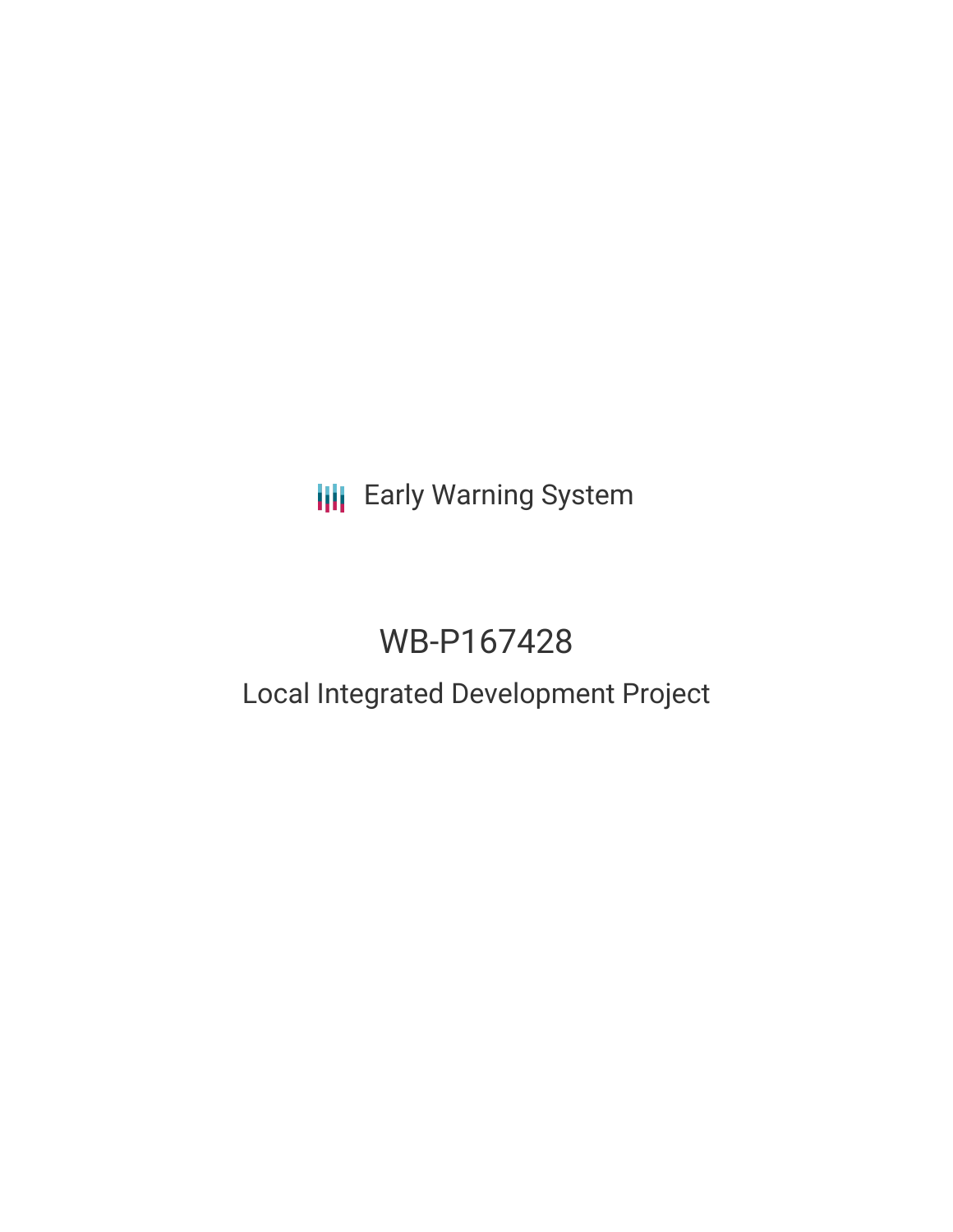

#### **Quick Facts**

| <b>Countries</b>               | Kyrgyzstan                                                                                                        |
|--------------------------------|-------------------------------------------------------------------------------------------------------------------|
| <b>Specific Location</b>       | Osh and Batken                                                                                                    |
| <b>Financial Institutions</b>  | World Bank (WB)                                                                                                   |
| <b>Status</b>                  | Proposed                                                                                                          |
| <b>Bank Risk Rating</b>        | B                                                                                                                 |
| <b>Voting Date</b>             | 2020-02-05                                                                                                        |
| <b>Borrower</b>                | Ministry of Finance                                                                                               |
| <b>Sectors</b>                 | Agriculture and Forestry, Industry and Trade, Infrastructure, Law and Government, Transport, Water and Sanitation |
| <b>Investment Type(s)</b>      | Loan                                                                                                              |
| <b>Investment Amount (USD)</b> | $$45.00$ million                                                                                                  |
| <b>Project Cost (USD)</b>      | \$45,00 million                                                                                                   |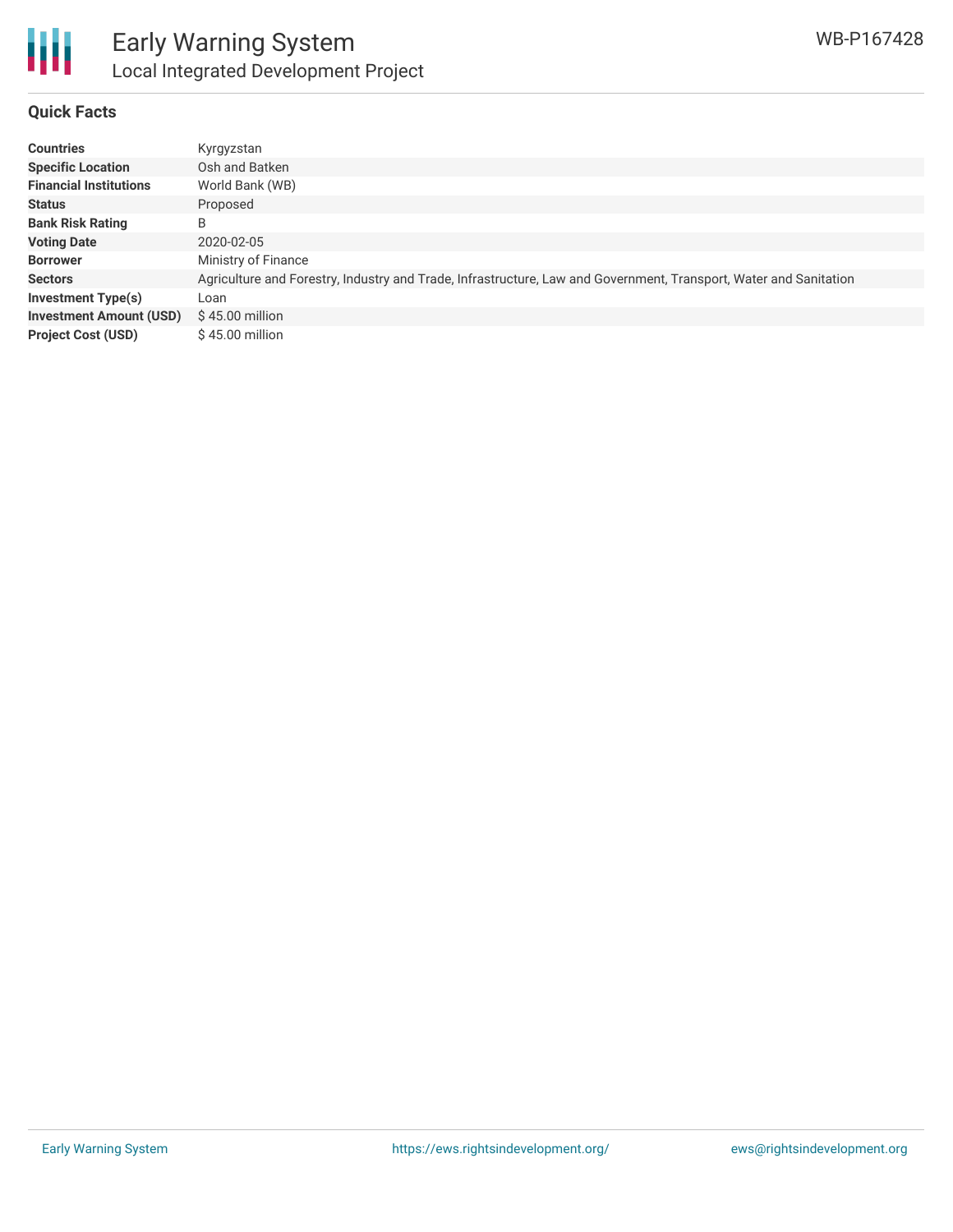

#### **Project Description**

According to World Bank documents, this project provides financing to the Kyrgyz government to support their Regional Development Strategy (2019 - 2022). This project proposes investments to complement the government's priorities and focuses on local and territorial development, including agriculture, transport, water and private sector development.

The project will focus on the pilot regions of Osh and Batken, including Osh city. Components include:

- Supporting regional transport and connectivity, infrastructure and basic services. These could include sewerage, water supply, drainage system, roads and transport linkage improvements.
- Investments to enhance economic competitiveness of selected urban centers in the sectors of tourism and agro-industry and urban infrastructure.
- Institutional and capacity strengthening of local, regional and central governments.

This project has been categorized as Substantial risk, with the possibility of economic and physical displacement.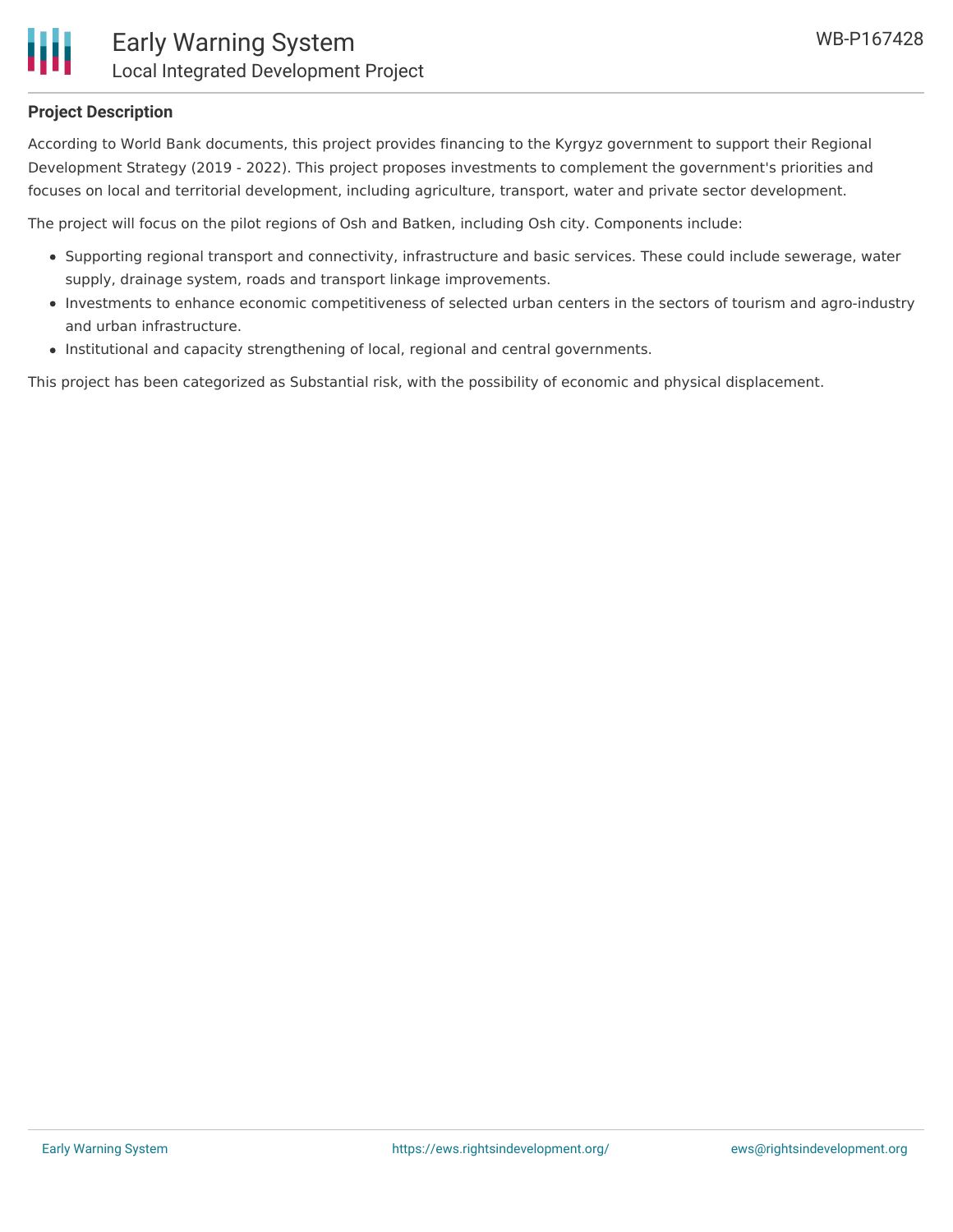

#### **Investment Description**

World Bank (WB)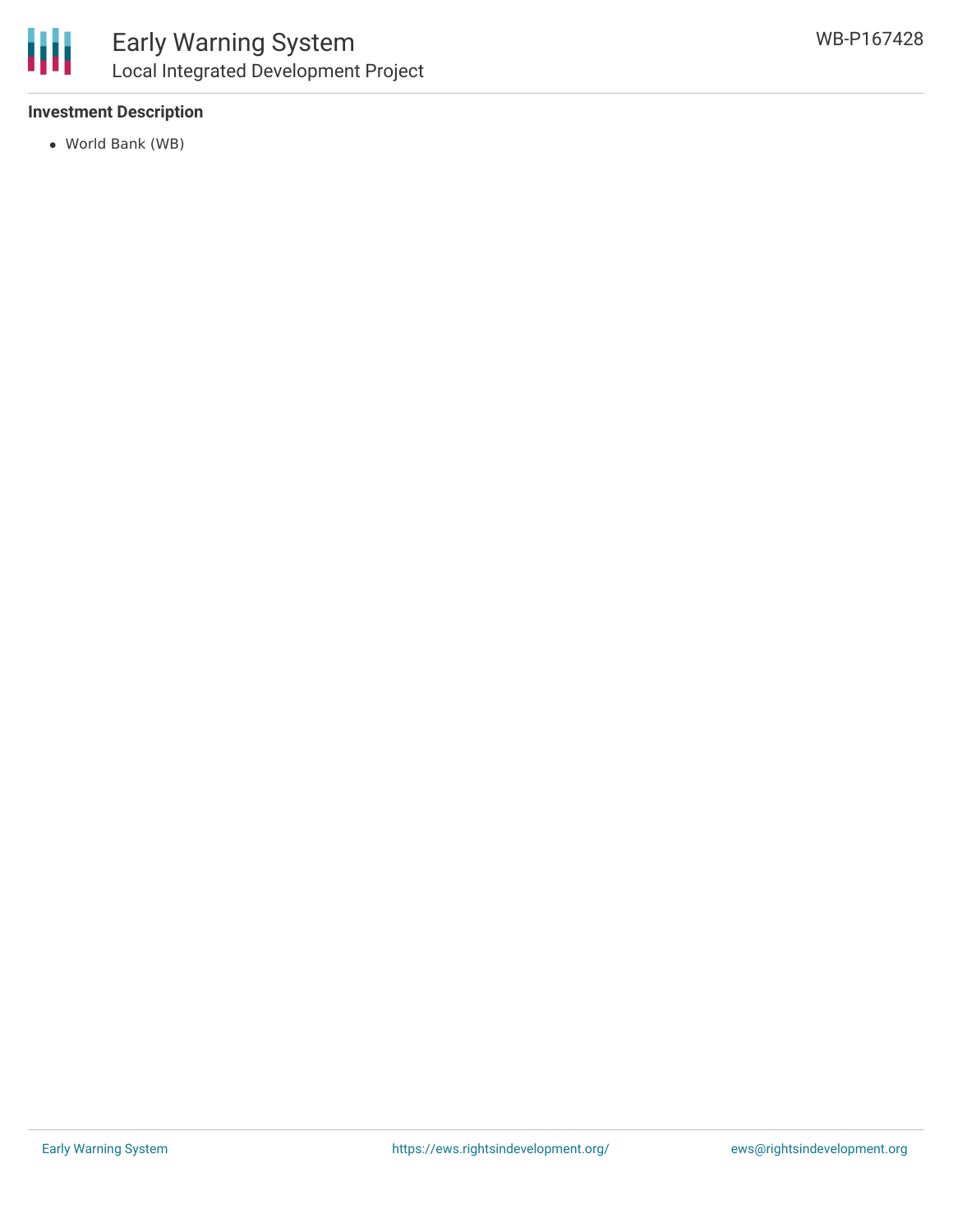

#### **Contact Information**

Ministry of Economy Avtandil Alybaev Alybaev Deputy Minister [aalybaev11@gmail.com](mailto:aalybaev11@gmail.com)

#### **ACCOUNTABILITY MECHANISM OF WORLD BANK**

The World Bank Inspection Panel is the independent complaint mechanism and fact-finding body for people who believe they are likely to be, or have been, adversely affected by a World Bank-financed project. If you submit a complaint to the Inspection Panel, they may investigate to assess whether the World Bank is following its own policies and procedures for preventing harm to people or the environment. You can contact the Inspection Panel or submit a complaint by emailing ipanel@worldbank.org. You can learn more about the Inspection Panel and how to file a complaint at: http://ewebapps.worldbank.org/apps/ip/Pages/Home.aspx.